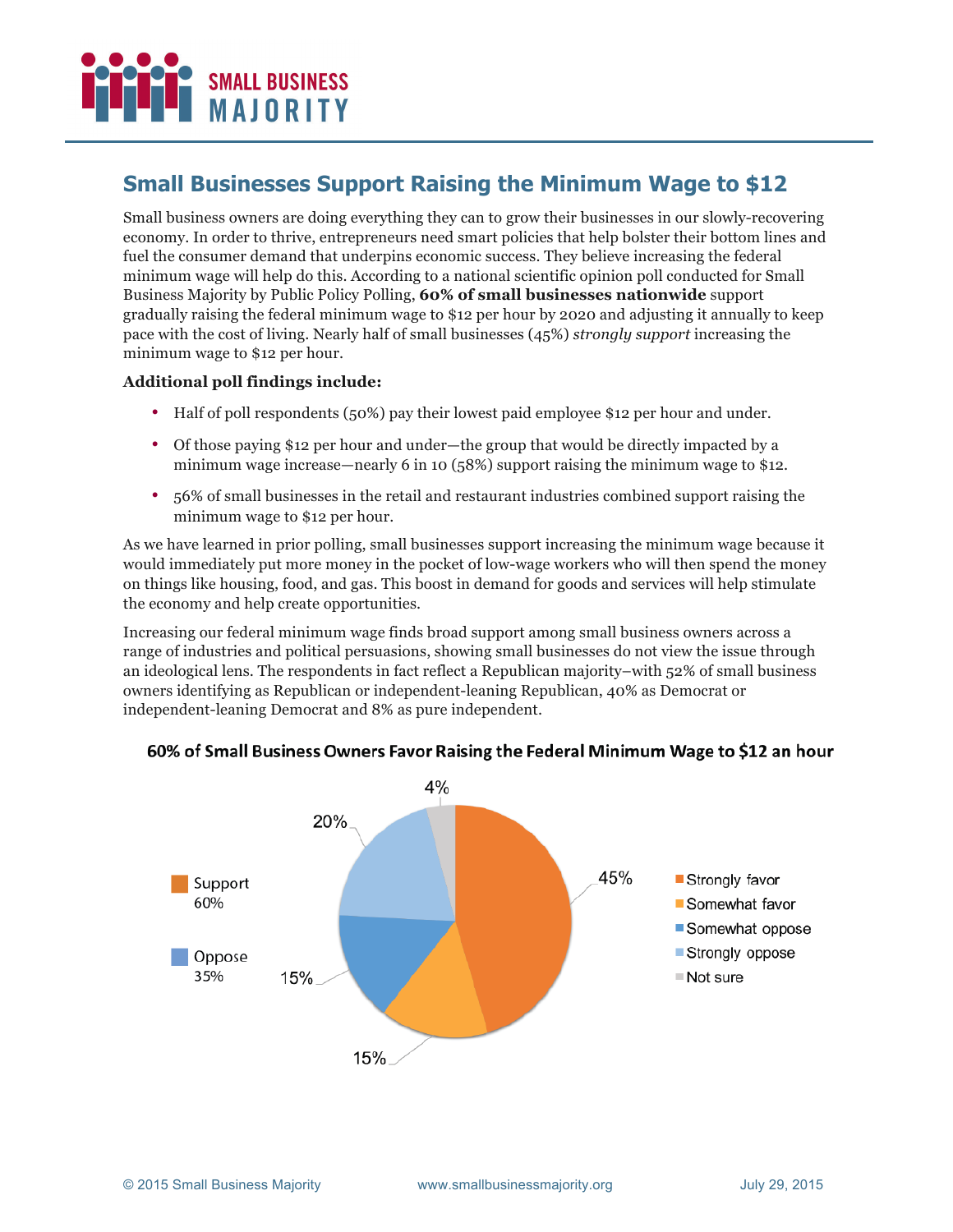#### **Methodology**

This poll reflects a telephone survey of 799 small business owners across the country, conducted by Public Policy Polling for Small Business Majority with a margin of error of +/- 3.5%. The survey was conducted from July 17-19, 2015.

#### **Poll Top Lines**

Small Business Majority July 17-19, 2015 799 Small Business Owners Nationwide

Q1. Are you the owner of a small business?

Q2. How many people are directly employed by your business, including yourself: is it just you, is it between 2 and 5 employees, is between 6 and 10 employees, is it between 11 and 25 employees, is it between 26 and 50 employees, is it between 51 and 100 employees, or is it more than 100 employees?

Q3. Would you strongly favor, somewhat favor, somewhat oppose or strongly oppose a gradual increase in the federal minimum wage to \$12 an hour by 2020, with annual adjustments after that to keep pace with the cost of living and inflation?

Q4. What do you pay your lowest wage employee: minimum wage, between minimum wage and \$12 an hour, between \$12 and \$12.50 an hour, between \$12.50 and \$13 an hour between \$13 and \$14 an hour, between \$14 and \$15 an hour, or more than \$15 an hour?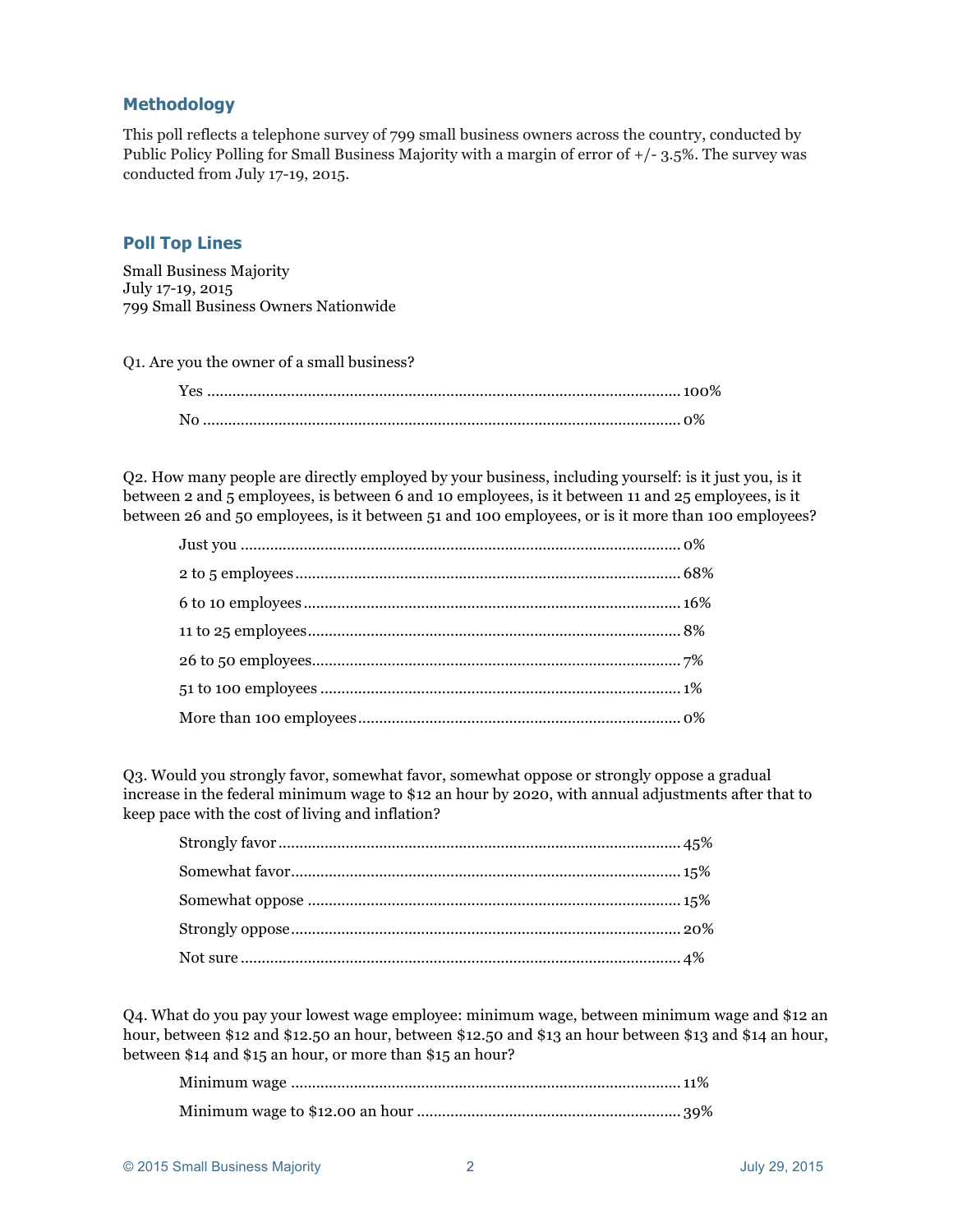| Q5. If you are a woman, press 1. If a man, press 2.                                                                                                                                                                |  |
|--------------------------------------------------------------------------------------------------------------------------------------------------------------------------------------------------------------------|--|
|                                                                                                                                                                                                                    |  |
|                                                                                                                                                                                                                    |  |
| Q6. If you are a Democrat, press 1. If a Republican, press 2. If an independent, press 3.                                                                                                                          |  |
|                                                                                                                                                                                                                    |  |
|                                                                                                                                                                                                                    |  |
|                                                                                                                                                                                                                    |  |
| Q7. (If Independent) Do you think of yourself as closer to the Democratic or Republican Party?                                                                                                                     |  |
|                                                                                                                                                                                                                    |  |
|                                                                                                                                                                                                                    |  |
|                                                                                                                                                                                                                    |  |
| Q8. If you are Hispanic, press 1. If white, press 2. If African-American, press 3. If other, press 4.                                                                                                              |  |
|                                                                                                                                                                                                                    |  |
|                                                                                                                                                                                                                    |  |
|                                                                                                                                                                                                                    |  |
|                                                                                                                                                                                                                    |  |
| Q9. If you are 18 to 45 years old, press 1. If 46 to 65, press 2. If you are older than 65, press 3.                                                                                                               |  |
|                                                                                                                                                                                                                    |  |
|                                                                                                                                                                                                                    |  |
|                                                                                                                                                                                                                    |  |
| Q10. Which of the following categories best describes your business: professional services; retail sales;<br>wholesale trade; education, healthcare or a not-for-profit organization; construction; manufacturing; |  |

agriculture; a restaurant; other food services or production, or something else?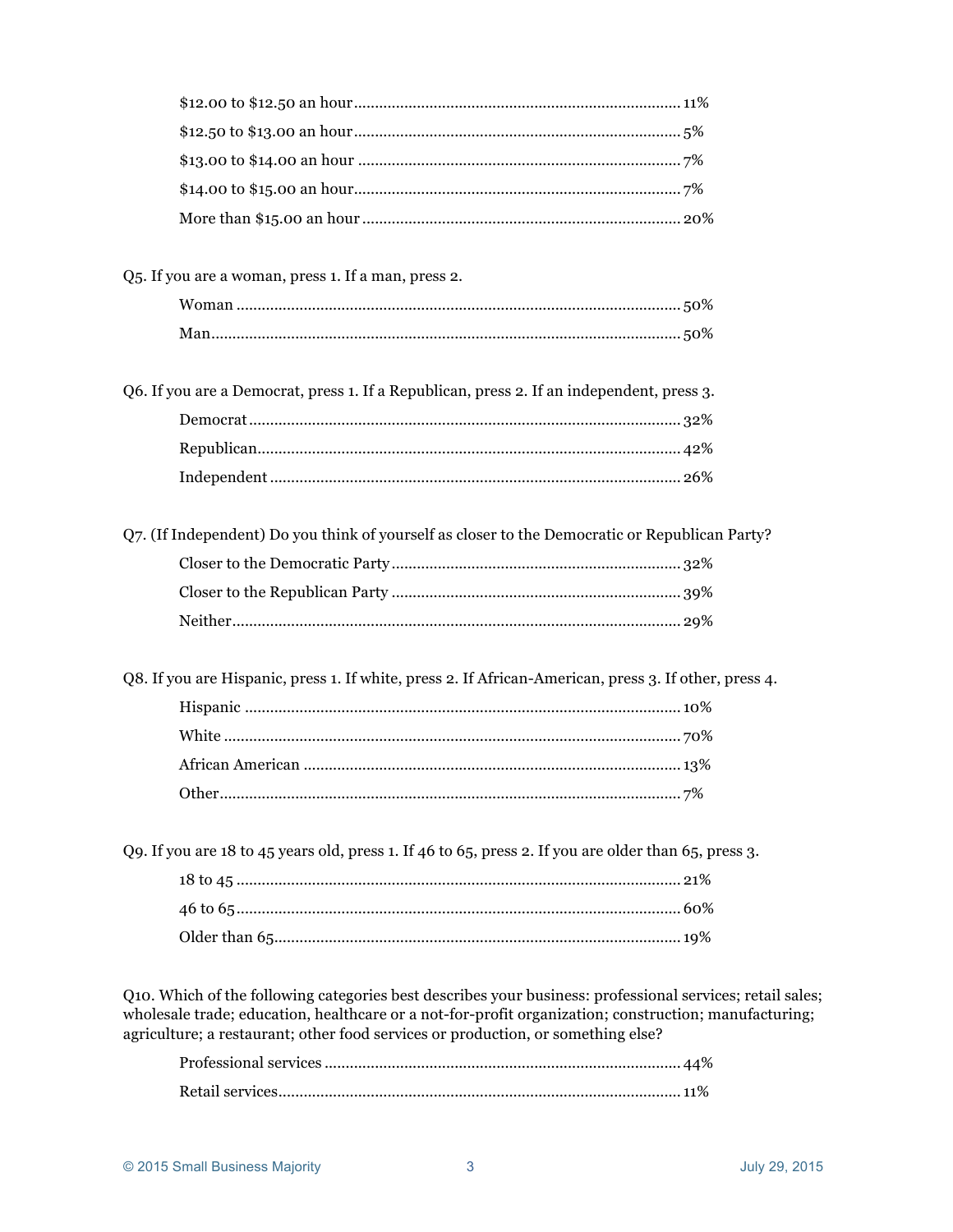### **Business type Increase the Minimum Wage Favor/Oppose**

|                                                            | <b>Strongly</b><br>favor | Somewhat<br>favor | Somewhat<br>oppose | <b>Strongly</b><br>oppose | <b>Not sure</b> |
|------------------------------------------------------------|--------------------------|-------------------|--------------------|---------------------------|-----------------|
| <b>Base</b>                                                | 45%                      | 15%               | 15%                | 20%                       | 4%              |
| Professional services                                      | 51%                      | 14%               | 10%                | 22%                       | 4%              |
| Retail sales                                               | 51%                      | 13%               | 13%                | 15%                       | 8%              |
| Wholesale trade                                            | 53%                      | 13%               | 6%                 | 28%                       |                 |
| Education, healthcare, or a<br>not-for-profit organization | 65%                      | 12%               | 10%                | 11%                       | 2%              |
| Construction                                               | 34%                      | 27%               | 21%                | 16%                       | 2%              |
| Manufacturing                                              | 27%                      | 21%               | 20%                | 27%                       | 4%              |
| Agriculture                                                | 34%                      | 12%               | 27%                | 26%                       | $1\%$           |
| A restaurant                                               | 9%                       | 18%               | 27%                | 43%                       | 4%              |
| Other food services or<br>production                       | 35%                      |                   | 58%                | 8%                        |                 |
| Something else                                             | 42%                      | 19%               | 17%                | 15%                       | 8%              |